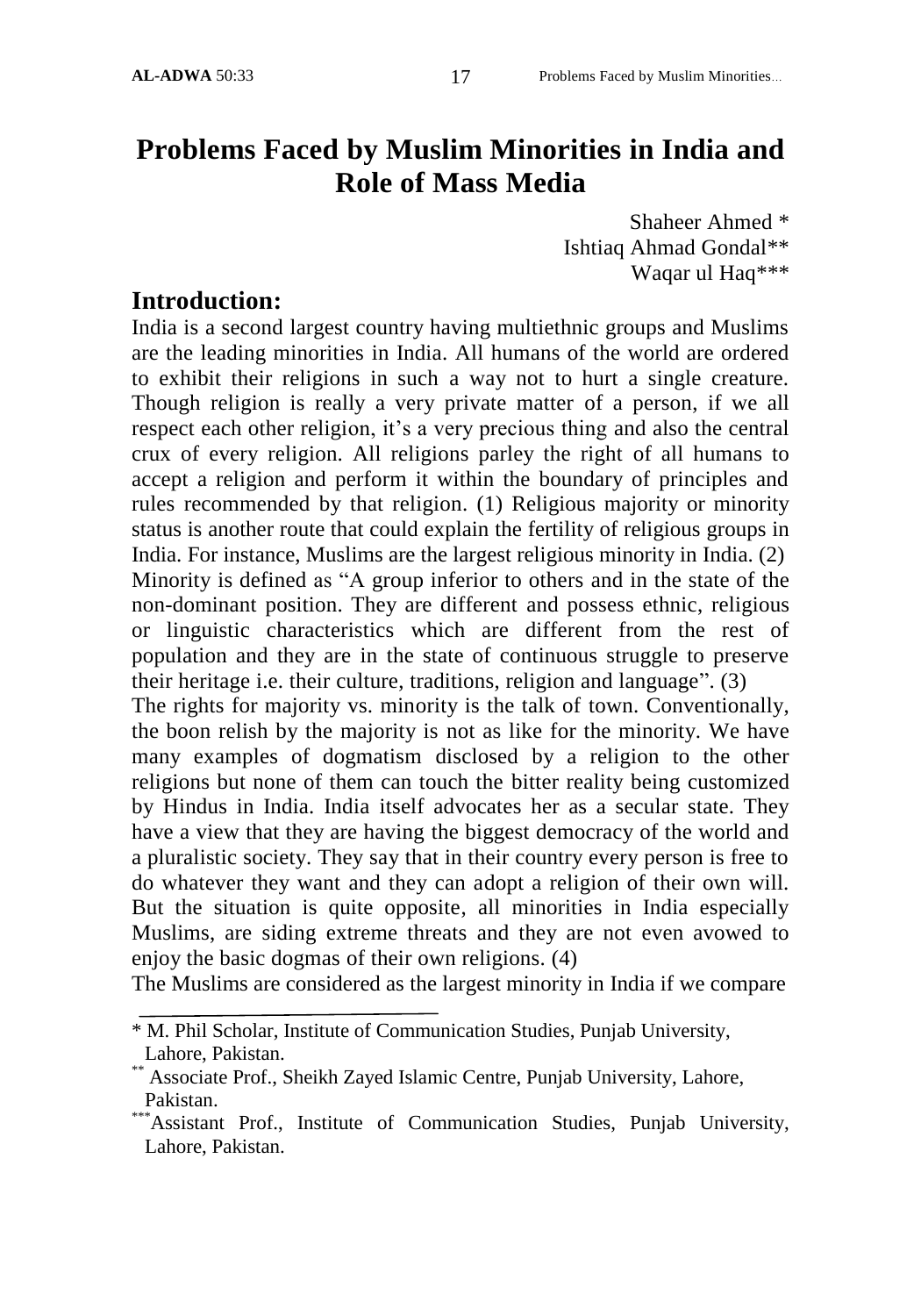them with others Indian minorities statistically. Muslims in India are forming the largest minority in the country and according to a recent survey conducted in 2011, they comprise 14.4 percent of Indians total population. We can say that there are approximately 174 million Muslims people in Indian state. We should not use the word of the minority for Indian Muslims because after Indonesia (constituting 87.2 percent Muslims) and Pakistan (constituting 95-98 percent Muslims), India has the largest number of Muslims in their country so they should never be considered as a minority. (5)

Muslims who are living in India are basically the converts or the ones who didn"t migrate during the separation period. They convert their religion because of the brutality of Hindus with the lower casts. The Hindus treated badly with the lower casts including SHUDRA. They find it suitable for them to convert their religion. They thought that this is the only way to get their rights but unfortunately, the Muslims are treated in a similar way as the lower casts. (6)

Indian Muslims have always been held responsible and questioned for India"s disastrous partition in 1947 and the "Two Nation theory" which not only overshadows the validity of constitutional discussion but also keeps them in an uninterrupted sense of guiltiness. (7) India declared itself as a Secular state, secular state is the one where population enjoyed fundamental rights without any kind of discrimination but on ground reality is totally different. (8)

#### **The Emergence of Islam in Sub-continent:**

In India, the religion Islam makes its way through the Arab invasion of Sindh in CE 712, by the successive incursion of the  $11<sup>th</sup>$  and  $12<sup>th</sup>$  centuries. Through the Mughal emperors, Islam slowly spreads its power in the  $16<sup>th</sup>$  century. The Mughals, by and large, refused from forceful alteration to Islam. Akbar – the great king set an example of generosity and give rights to non-Muslims as well. He was considered as the symbol of potency and forbearance. Many people started following and praising AKBAR because he was the one who gives equality to everyone even people started to convert their religion especially the Indians belonging to lower cast because the behavior with a lower cast of Hindus was ridiculous at that time. And in this way, the amount of Muslims in India arises. Similarly, the concentration of Muslims in the north-west of India (present-day Pakistan) and the east (present-day Bangladesh) increases gradually. If we talk about the decline of Muslims and Mughal in India, there are a number of factors behind it. After the loss of empire, Muslims have to face many problems including the bad policies and brutal behavior of the colonial powers after the disastrous mutiny of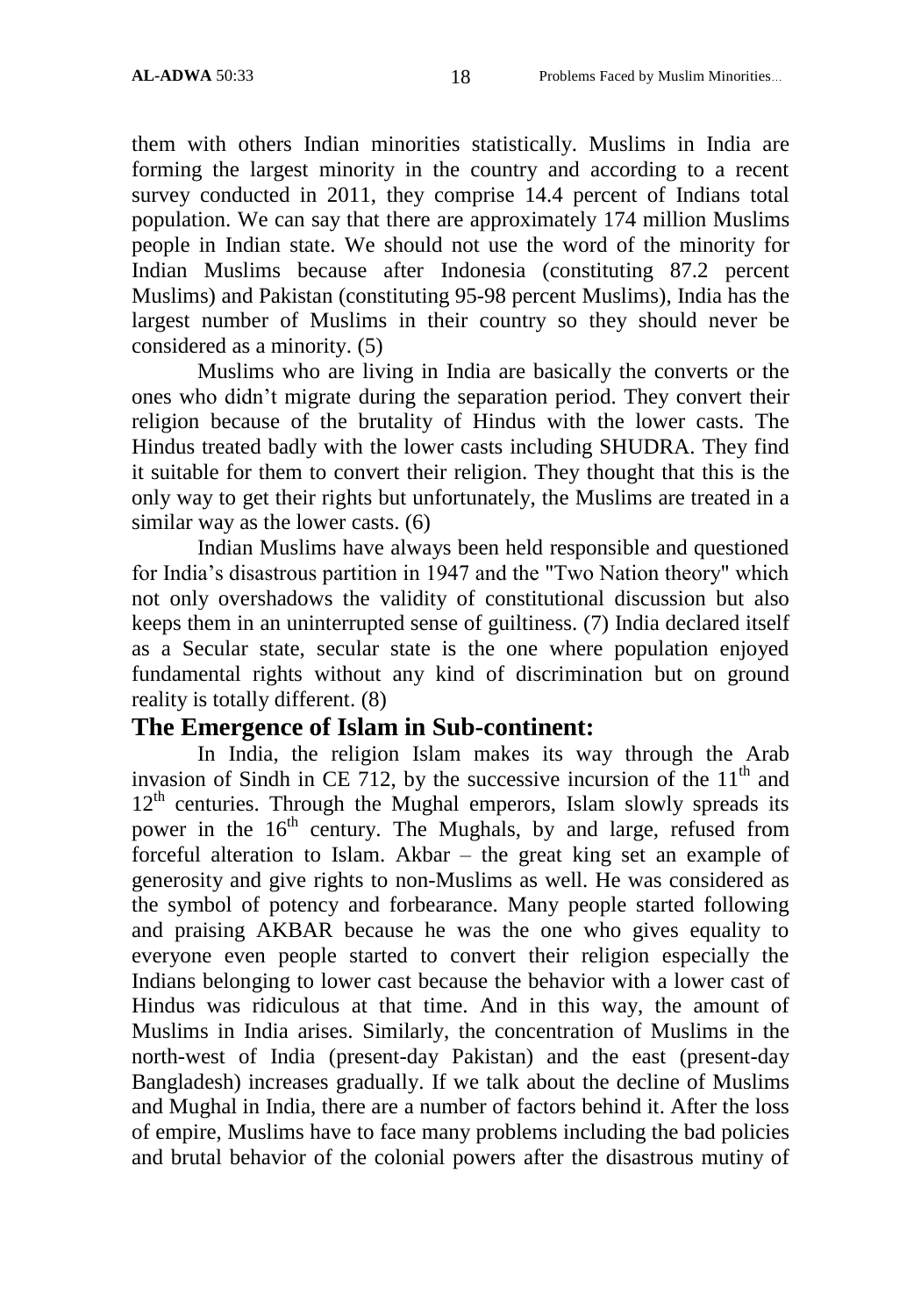1857. Muslims at that time was not willing to adopt the dominating British culture because adopting their culture means losing their own cultural identity also it was not according to their own values and beliefs system. Muslims than accept this bitter reality and they stop struggling for their betterment. At the end of the  $19<sup>th</sup>$  century, Indians completely take over charge. Muslims of that time started a movement for the protection of their culture and to spread awareness among Muslims. They started working hard which makes them strong. Certain groups were created and these Muslim-specific groups were created in response to requests from Muslim faculty. (9)

## **After Partition of Sub-continent:**

After the partition of Pakistan and India, many incidents have been taken place between both of these countries. At the time of migration, several of Muslims killed as a result of brutality from Indian armed forces. We cannot ignore the incident of the Babri Masjid. The babri mosque was built in 16th century and a great legacy of Muslims. In the city of Ayodhya, Hindu activists demolished the Babri mosque on 6 December 1992. This knocking and cruel confrontation took place during the political rally and this rally suddenly changed into brutal aggressive acts and then they said that the Babri Masjid demolition is just an incident and there is nothing famous or infamous about it.

This incident depicts the cast level politics in India. With the charge of Bharatiya Janata Party (BJP), in the 1980s and 1990s, they fight on the name of religion and cast started in India and they have exploited India on the basis of cast and religion and they named it as politics. This conflict has been spread from cities to villages. Hindustan politics always give way to wicked parties such as the Shiv Sena in Maharashtra. But the incident of Babri mosque has created many of problems for Indian leaders as Muslims were very active during all this process. This incident strengthened the politics of Muslim identity. In the early 1990s, as part of the development of spiritual individuality politics more than a few opinionated groups rise that led to the prospect destructive expansion of caste individuality politics. (10)

Gradually, In the 1970s Indian Muslims began to reassess their very own position. The tragedy of 1975-77 proved a cut-off point, with Muslims in northern India who are specifically becoming sufferers of the forced sterilized campaign. Muslims started campaigns for their rights. The most miscellaneous challenges for the Indian"s Muslims have been: the Shah Bano case (1985), where the impetration for a uniform civil code was met with outright friction from Muslim fundamentalist groups, parting views between the Hindu and Muslim communities (Ayodhya, 1992).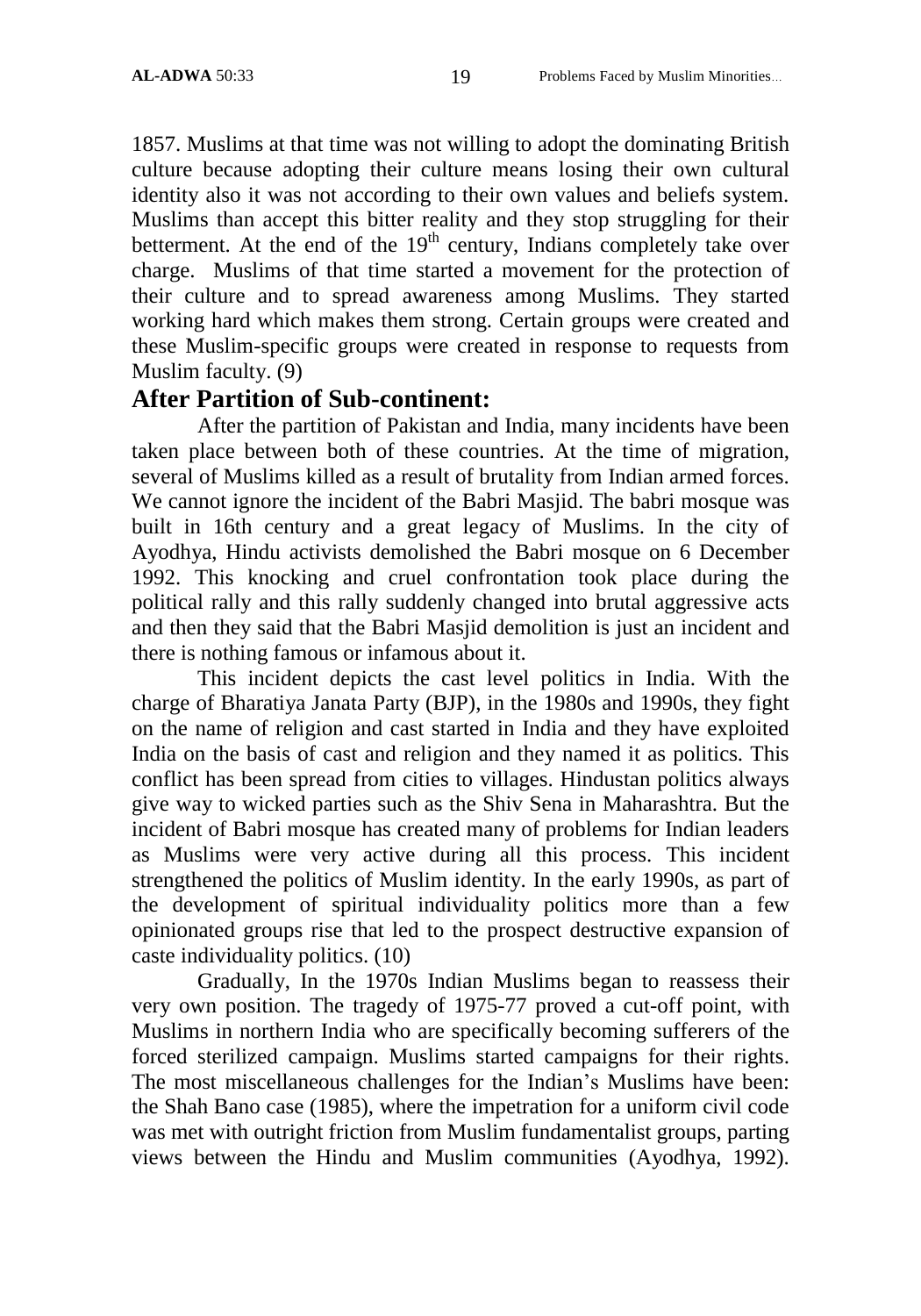Muslims are receiving continuous threats in India and are not enjoying any rights. Member secretary of Sachar Committee, Economist Abu Saleh Sharif said that he has observed that Indians Muslims are living below the line and are not enjoying their rights (The Indian Express, 31st October 2006).

## **Problems faced by Muslims of India:**

Muslims of India are facing severe problems from the time of partition. With the passage of time, despite minimizing their complications, they are increasing day by day. In the current era, problems are at its peak. Some of the serious societal problems of Indian Muslims are;

### **a) Constitutional problems**

India is considered as one of the greatest pluralistic society as it ensures rights for majority and minorities as well but practically it is not so. (11) Constitution of India as give many rights to Indian Muslims but they are not getting their rights according to it. Indian Muslims have many problems. One main dilemma is language. In northern parts of India, Muslims only know Urdu, but Indians do not like Urdu speaking people and treated them with cruelty. Because Urdu is not a recognized official language of India. Famous Muslims leaders struggled hard for Urdu to make it executive together with Hindi and they finally succeed and Urdu was ranked the official language in Uttar Pradesh in September 1989 but then there were sturdy clashes between Hindu and Muslim students and as a result, at least twenty-three people died.

In addition to the cruelty increasing from Kashmir, the Indian Muslims declare to have suffered from maltreatment and genocide in the state of Gujarat. Muslim leaders tried a lot to impeach those people who were mixed up in this viciousness and force Indian court. But police did not take it seriously. There were accusations made by the victims that the police is not taking notice of their complaints. They complained that the establishment and police failed to give them their constitutional rights and they are not arresting the culprits involved in mass murder. They are not taking strict actions against them. Additional conflicts arise after the terrorist bomb blasts on 11 July 2006 in Mumbai. In the blast, approximately 209 people killed and nearly 1000 were critically wounded. Indians blamed Muslims on this terrorist attack and blackmailed them badly and arrested many innocent Muslims.

### **b) Educational problems**

According to recent data collected by National Sample Survey Organization (NSSO) in 2006, only 3.6% of Muslims who are above the twenties are college graduates, 54.6% Muslims in Villages and 60% in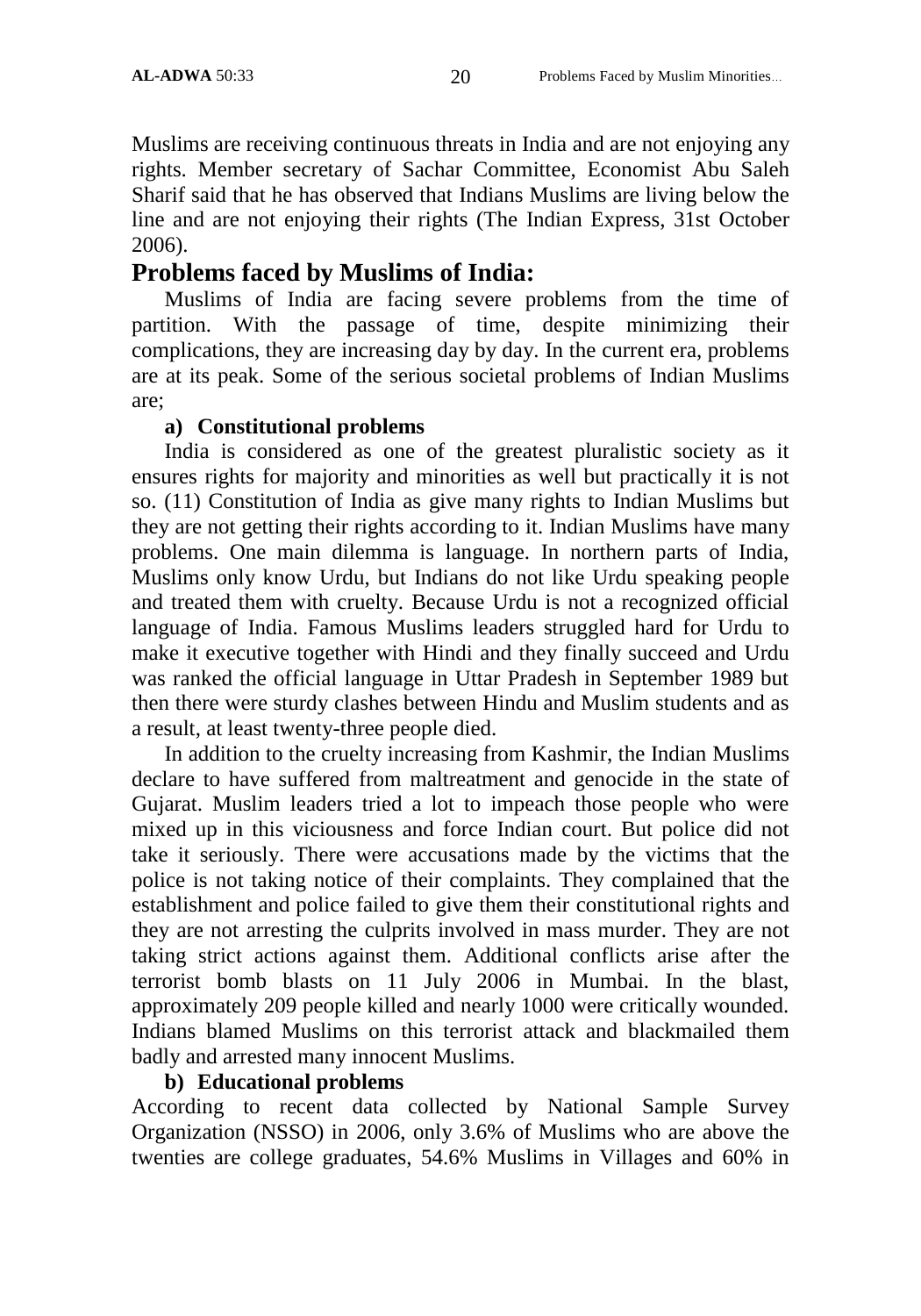urban areas never went to schools. There are 3.1% of the Muslims community in urban areas and 1.2% who are postgraduates. In rural areas only 0.8% of Muslims are graduates. The committee also found that there are insufficient numbers of government schools in Muslim majority areas that"s why less number of children attending the school. And shockingly there is only 6% share of Muslims in government jobs in every field, especially in high Muslim population states. The Report conclusion shows that there is no state where the demonstration of Muslims equivalent to their populace shares. (12)

On religion base, National Minority Commission has recognized Muslims as minorities alongside Christians, Sikhs, Buddhists and Janis. Among these minorities Muslims are the prime one. Despite of being largest minority they are far behind in terms of education as compare to other religious minorities. In few states their literacy rate is also terribly low.

Balika Vidhyalaya for the girls of Scheduled Castes (SCs), Scheduled Tribes (STs), Other Backward Class (OBC) and minorities in backward areas where feminine literacy is underneath the national standard and broad gender hole exist. In spite of all these supplies and involvement by the government, most wanted progress in education has not been happen particularly with regard to the Muslim minority. (13)

Sachar Committee Report was the first attempt to identify Muslims problems related to education and it has been proved that Muslims are actually facing problems in education. (14)

#### **c) Problems in performing religious practices**

They target the Indian Muslims for eating beef. Muslims eat beef because it has been allowed by their religion and cow meat is halal. But Hindus punish them for eating beef. In September 2015, a young man was killed in New Delhi because he slaughters his calf and eats his meat. The mob killed him cruelly. Similarly, a bus driver in Kashmir [was killed and they](http://www.benarnews.org/english/news/bengali/Truck-Driver-Dies-10192015190654.html)  [spread petrol on him because they have a doubt that he had killed a calf](http://www.benarnews.org/english/news/bengali/Truck-Driver-Dies-10192015190654.html)  [and eat him. I](http://www.benarnews.org/english/news/bengali/Truck-Driver-Dies-10192015190654.html)n another incident, Indians vicious activists spread a black ink on the face of a young talented Muslim lawmaker in the same qualm. (15) Main problem is that, Indian media protrays Muslims in a very negative way and all Indian population trust their media. They are breaking stories without doing any research and without checking authenticity and nature of the news. (16)

#### **d) The wicked and Brutal behavior of Indians**

Uttar Pradesh is India"s most populous state and it has 22% of India"s Muslim population. Unfortunately, this state recorded the most instances of violence against Muslims, especially after the BJP came to power in the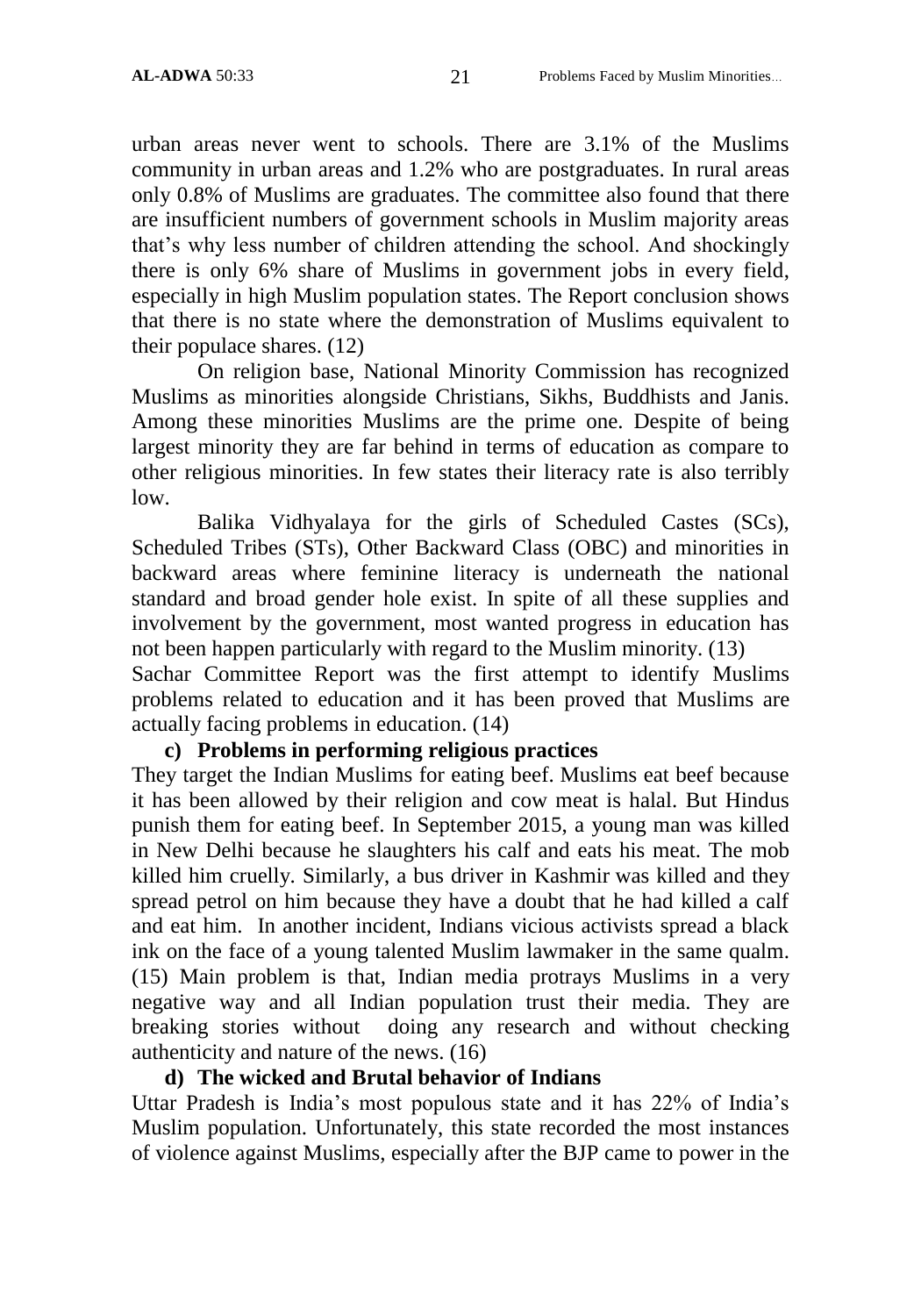state in a landslide victory. Also the appointment of Yogi Adityanath, a Hindu hardliner with controversial anti-Muslim views, as chief minister, also led to a spike in anti-Muslim violence in the state. Many of the reports reported that "Muslim families fleeing their homes". In Uttar Pradesh, an ancient mosque was brought down by Hindu fanatics in 1992 claiming it had been built by razing a Hindu temple. The bulldozing of the mosque triggered nationwide communal riots solicit hundreds of lives. (17)

#### **e) The act of hate against Muslims**

If we talk about the word minority in the Indian concept, so we will come to know that this minority has not been properly defined and discussed anywhere in the Indian Constitution. But the status of the minority has been conversed on many groups. If we talk about the Indian article, so it should remember that according to the article 29, the group living within the boundaries of Indian can promote its language, culture and literature. Also in article 30, it is defined that a minority group "whether based on religion or language shall have the right to establish and administer educational institution of their choice but we can still predict many Problems of Indian Muslims. Problems exist in every sector of India. The foremost tribulations which Muslims are facing are ignorance of their social and cultural life. (18)

#### **f) Economic problems**

Constitution of India has assured that minority Muslims will get the jobs but the lawmakers and implementations workers are not going to implement it firmly. They always give jobs to Hindus whether they were suitable for the job or not and Muslims despite having fine qualification will not be considered for the job. They are actually struggling to weaken the Muslims economically and they do not want to see them growing with sustainable growth. As Muslims have equal right to participate in improving economic condition of India and to get benefit from it. (19)

The numerical facts for Muslims in rustic areas are also severely disturbing;

- 1. In rural areas a massive number of people approximately 94.9% of Muslims in Below Poverty Line do not get their right of free food grains. Only 1.9% of Muslims get benefit from Antyodaya Anna Yojana Scheme which is a government programmed indented to stop death rate due to starvation by providing people with food grains at a subsidized rate.
- 2. 60.2% of rural Muslims do not own land
- 3. Only 3.2% of rural Muslims receive subsidized lend. Cases of discrimination also found by the committee, including Muslims not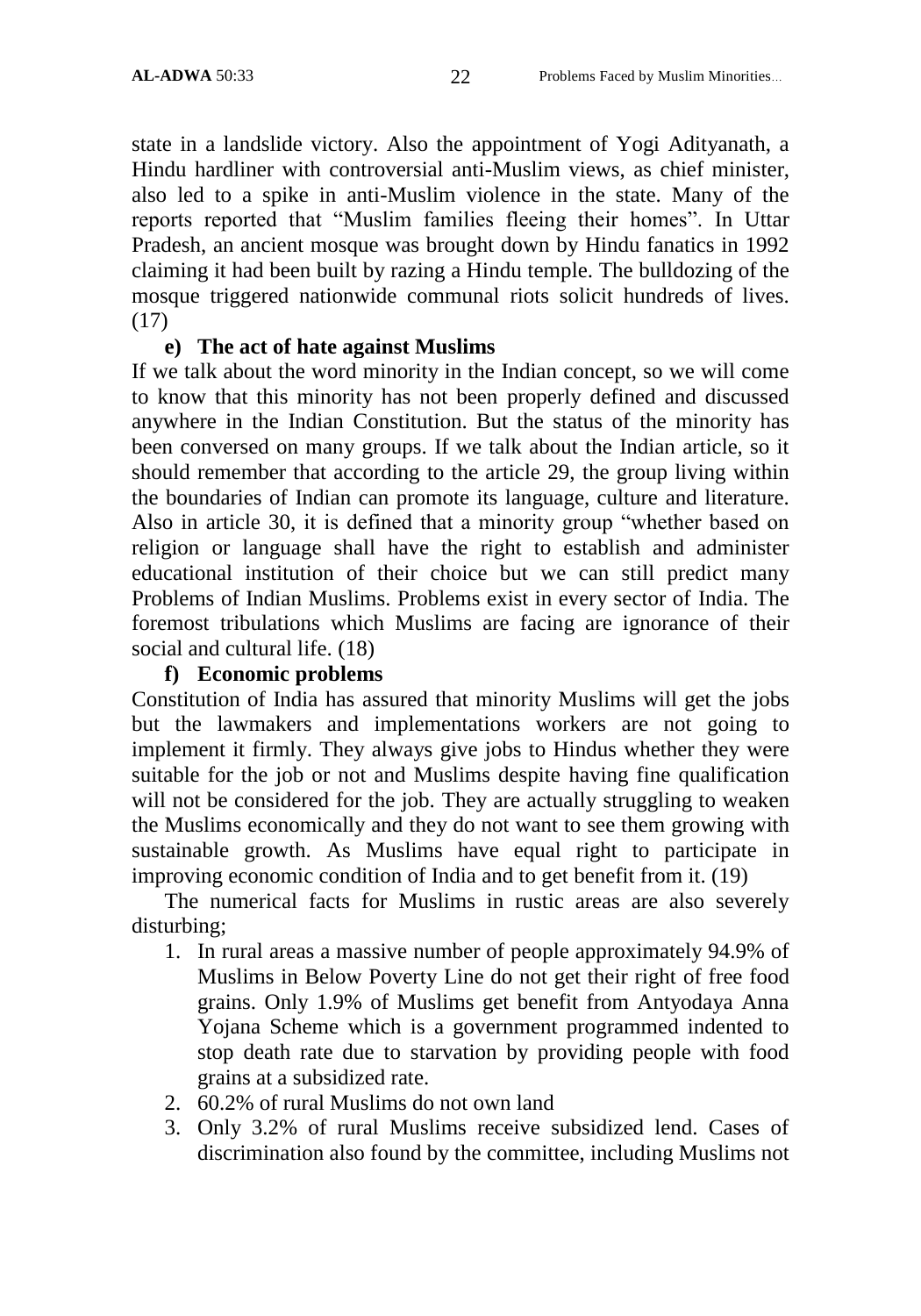getting lend from even nationalized banks. "There is an implicit diktat that loans should not be given in specific areas dominated by Muslims because of the high probability of default', the Committee observed after a visit to Rajasthan.

- 4. Only 2.1% Muslim farmers own tractors in the country having  $4<sup>th</sup>$ largest tractors owning population in the world after the United States, Japan and Italy.
- 5. In 2005, the united progressive front government, notice the lack of authentic information on social, economic and educational status of Indian Muslims and found it out that they do not have access to basic necessities just because they have Muslim blood in them. (20)

Muslims of India are facing some serious fears from some authoritative and pressure groups under the supervision of current government of BJP. Extremist religious groups of Hindus always find reasons to hurt Muslims.

## **Role of Pluralist and Multi-religious Groups:**

Recently, we have examined a very high graph in the hate against the minority communities in India, including the desecration of places of worship. The pluralist groups and the multi-religious character of the Indian society face a stabile challenge against these problems encountering the minorities. These problems are not only because of government failure, but we can consider them the violation of basic human rights. Normal people take charge and they compose the basic fundamental statutes of freedom and equality, as guaranteed by the Indian constitution itself. Thus, the advancement and wellbeing of these minority religious communities ease on the amendments to existing laws and the good practice of the same. Paramount attention is required to protect the rights of Muslims in India otherwise they will suffer a lot. (21)

From the time when Narendra Modi take care, circumstances have become worse because of his anti-Muslim ideology. This was the statement of Najma Heptullah, the new minister of minority affairs. She has made this strange statement. Many people surprised at it and some were very pleased with this. She said that Muslims are not in minority as they have constituted a large amount of Indian population so they have a complete right on everything. (22)

## **BJP Government and their Controversies:**

Muslims in India are facing constant threat storm from the Hindus from the last few decades. With the passage of time, the situation has become more worsen especially from the time when BJP government take charge and they have established the system of RAMRAJ in country. Riots have been conducted against the Muslims and hundreds of mosques have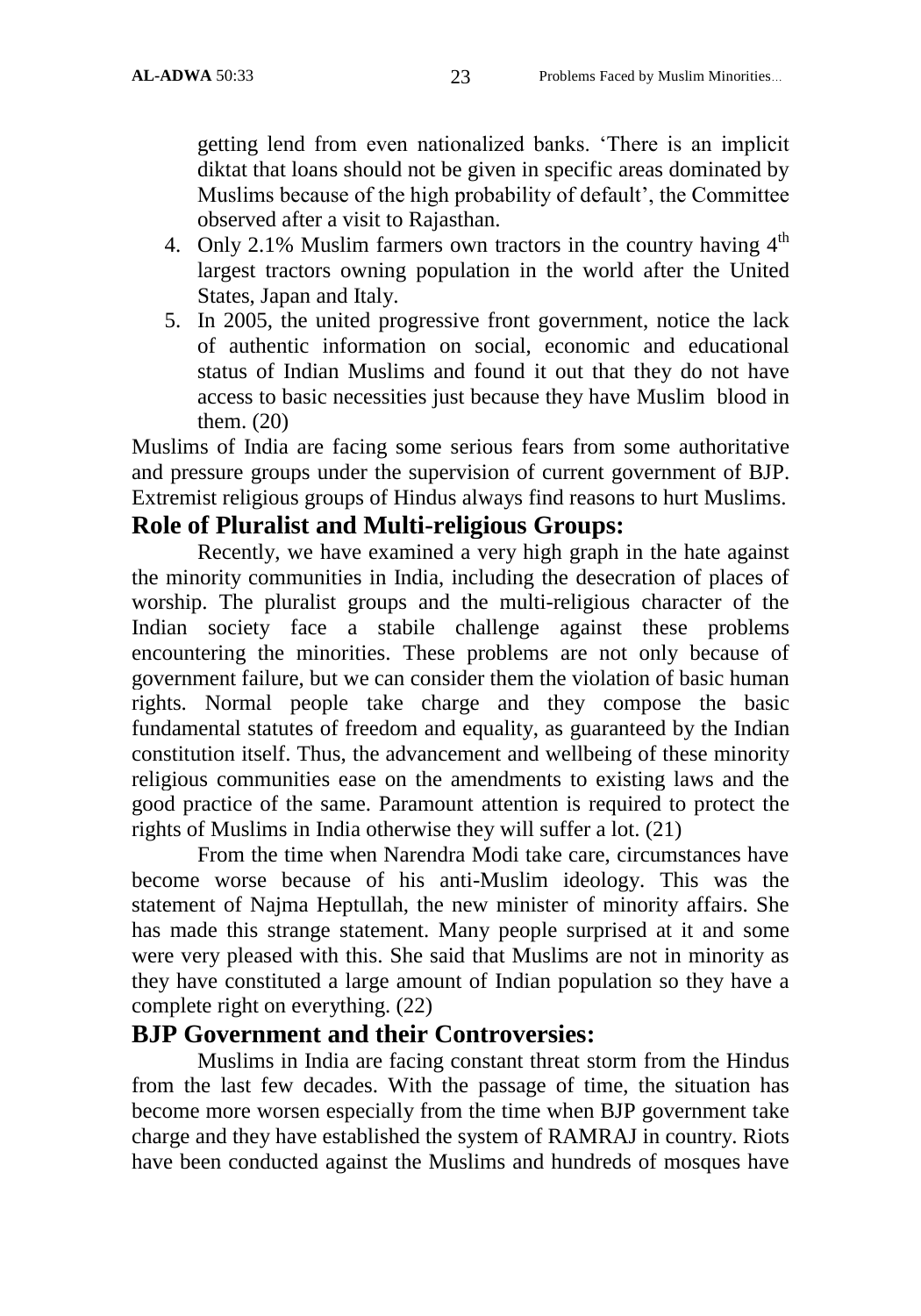been demolished. The most heart taking incident is the incident of Babri Mosque in December 1992, the Hindus have built Ram Mandar on the site of mosque. The consequences of this event took place and several riots were conducted in which thousands of innocent Muslims have lost their lives.

The community of Sikh which has previously supported and cooperated with the Hindus, at the time of partition of India in 1947 got amenity. The state of Hyderabad was annexed by Hindus with force against the wishes of its ruler. India similarly engaged Travancore State which had also affirmed independent state. The relations of India with its neighboring states are not so good. Because India always tries to adopt the hegemonic way. India wants to dominant power of the South Asian region, so it has been caught up in mess created by Tamil Tiger in Sri Lanka and terrorist activities in Bangladesh, Nepal, Bhutan and Pakistan. Pakistan and India are both nuclear powers but they do not have friendly relations with each other. Pakistan supports the right of Kashmiri's to decide about their political future if they want to be part of India or Pakistan, India"s continuous authoritarian and dreadful activities in Kashmir. If India wants to form itself as an enlightened state than it should have to change its behavior towards other countries. If India does not change its attitude, it would just be ecstatic a rogue state of Hindu. (23)

Deficiency of a clear idea of minority under the constitution has given a probability for the conventional people and judiciary to slender down its broader concept and limiting it only up to the religious and linguistic minorities while excluding several other minorities like minorities based on economic, political, sexual vulnerabilities. (24)

## **Media Representation of Minorities:**

Mass media play an important role in the creation and distribution of ideologies (Gitlin, 1980; Hall, 1990) and thereby contribute to the overall cultural production of knowledge. The stories and images in the media provide resources (symbols) through which we organize a common culture and through the appropriation of which we insert ourselves into this culture (Van Dijk, 1991). Numerous studies have shown mass media to articulate dominant social values, ideologies and developments, and that these characteristics often lead to misrepresentation or stereotypical portrayals of minorities in the media (Hall, 1990, 1992a, 1992b; Saha, 2012; Van Dijk, 1991). Over the years, scholars have investigated media portrayals of minorities through the lenses of race, ethnicity, and religion. Media Scholars in the last two decades have continued to obtain similar findings of stereotypical representation of minorities in the media. Since the resurgence of religion in public life in late2000s, there has been a shift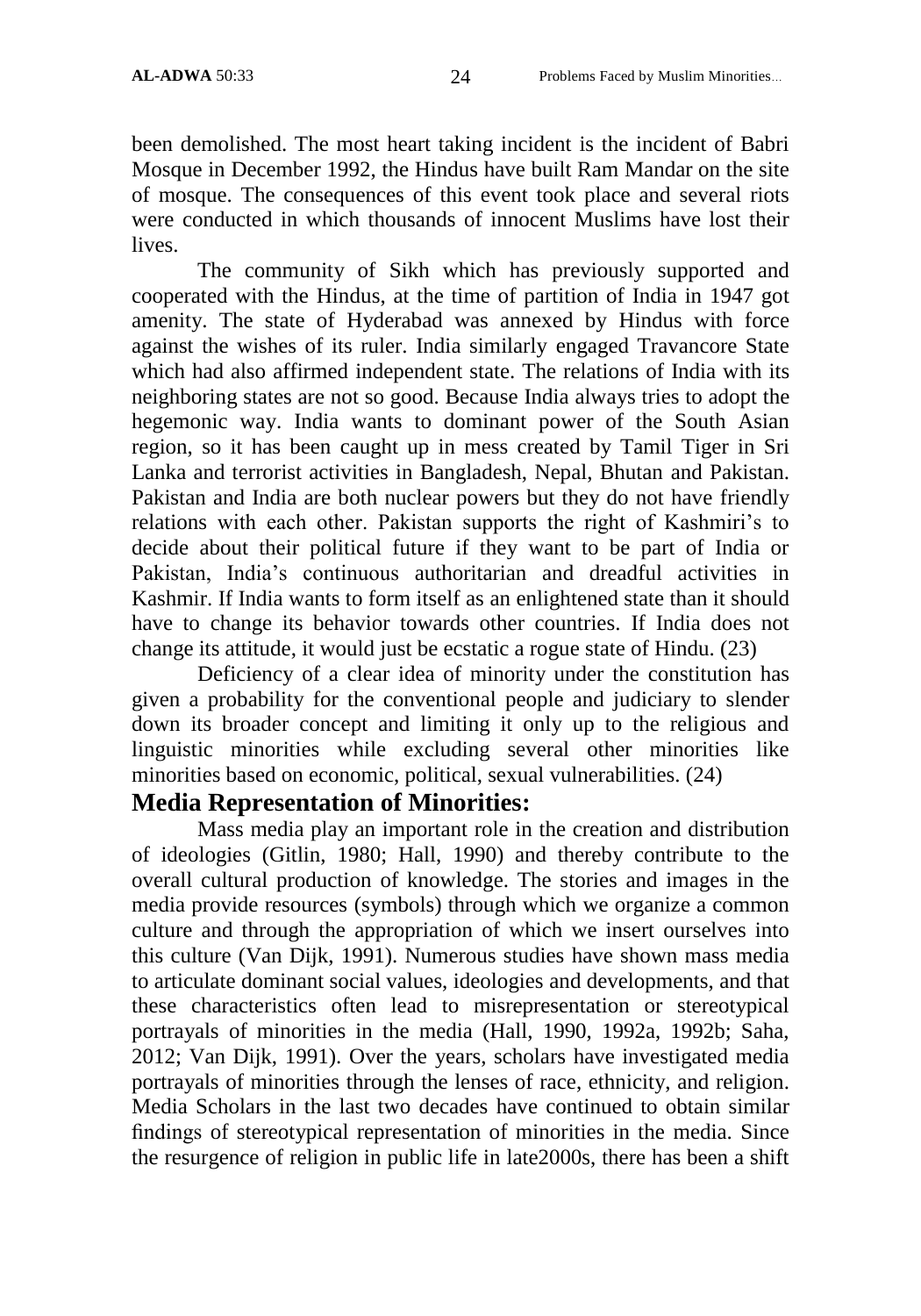in the academic interest of media studies from race and ethnicity to religion, and Islam has been at the fore. (25)

## **Portrayal of Muslims on Indian Media:**

In contemporary times no discussion on the "public sphere" is complete unless it takes into account the role of media in representing concerns of the citizens. The Media has become an extremely important institution, with almost unlimited power in today's society. It initiates debates, facilitates dialogue, and shapes public consciousness. We have to examine the role of metropolitan dailies in highlighting the concerns of a minority community (Muslims in this case) and in assimilating them in the mainstream society. We have to focus that, does the Indian media represent the interests of the Muslim community or just to portray a subverted image of the community? Indian media always portrays Muslims as a negative force. (26)

India, the largest democracy in the world, has a free press. Media play a significant role in constructing the image of Muslims in India. There is a significant difference in the framing and slanting of Muslims in different English newspapers. Unlike its communal language press counterpart, the English language press framed and slanted the Gujarat communal riots heavily loaded in favour of Muslims, exposing the communal elements in the riots during the study period. Nevertheless, regular stories followed a conventional pattern that has not helped much in perceiving the Muslim community in India differently. (27)

## **Use of Social Media by Muslims**

The young Muslims of India are now using social media platform for highlighting their issues. The motives of these digital activists are varied: to counter stereotypes about the Muslim way of life, reclaim the secular ground in an increasingly majority society, take on right-wing voices directly, advertise the good work done by the community. They are often up against "war rooms" run by political parties, especially the ruling Bharatiya Janata Party, which use an army of volunteers to flood Facebook, Twitter and Whatsapp with their messages. Indian Muslims living abroad supplement this work, much in the same way that some Hindu non-resident Indians on social media propagate BJP"s message. Muslims on social media often face a torrent of abuse. Their intention and effort is admirable but can Muslim online activists really make a difference, not least when social media has become an echo chamber where people surround themselves with those who share their worldview. Because many elements always degrade them. (28)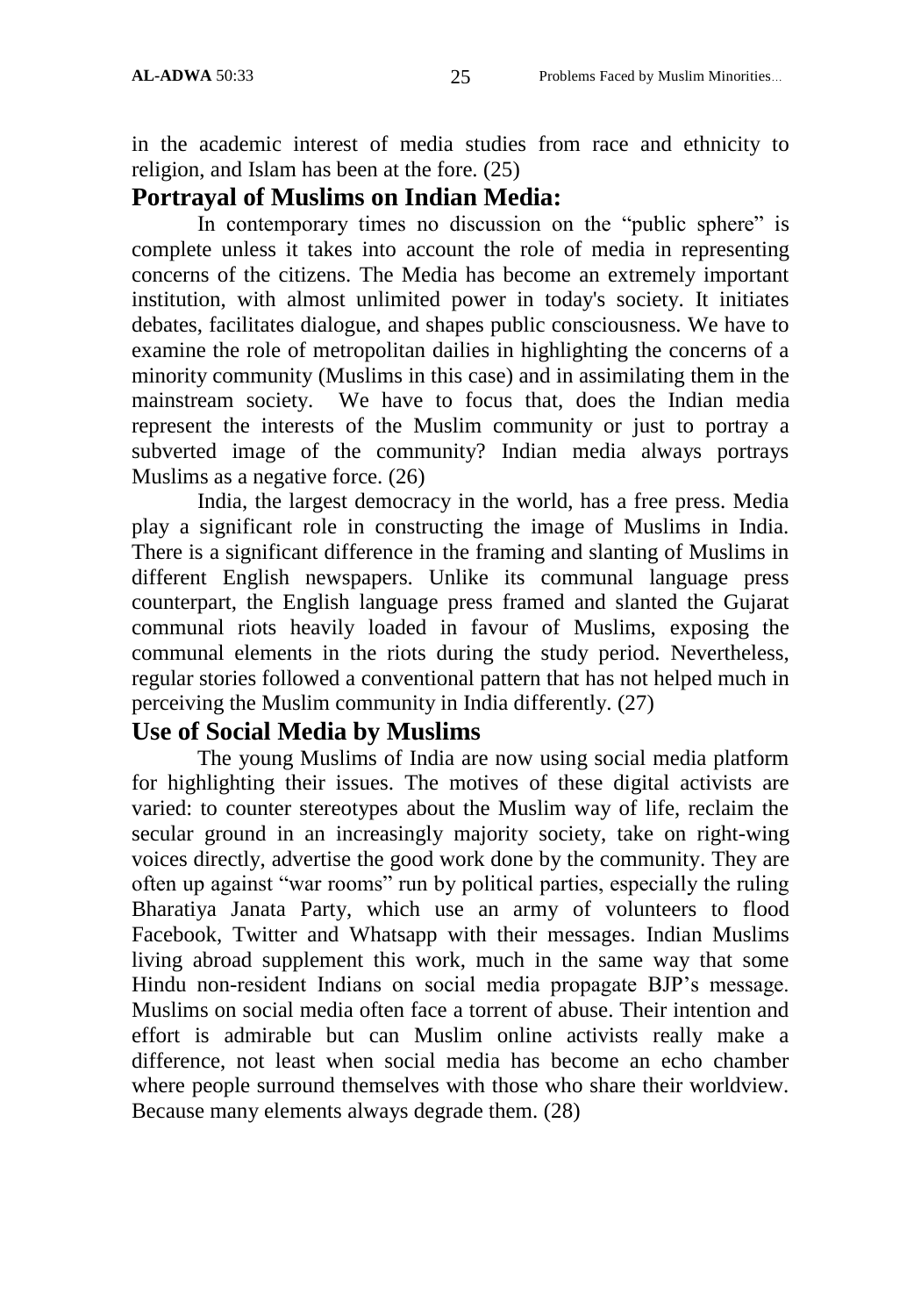#### **Conclusion:**

On all matter, India should show some flexibility and should present some permanent cure of present estrangement. Muslims have given many sacrifices and Struggle for their rights. Yet it is India, who will have to make the first constructive efforts to break the logjam. They should develop permanent rights for Muslims and should provide all the basic necessities to Muslims because as the citizen of India, they have the equal rights as the rest of Indian citizens. (29) There should be some social institutions for Muslims where they get their proper rights. Muslims should also aware about their rights. They could only get their rights if they know about it. For this, they should educate themselves. They have to build unity among themselves. State should also have to change their attitude towards Muslims. They always blame Muslims for every incident. They should give Muslims their proper rights. They should also have to give respect to Muslims opinion as this is the greatest way to give respect to someone. (30) Researchers have also observed that Indian media is not supportive towards minorities and are in continuous war against them. Media should play a positive role for every sector of society. It is the only way in which state will flourish.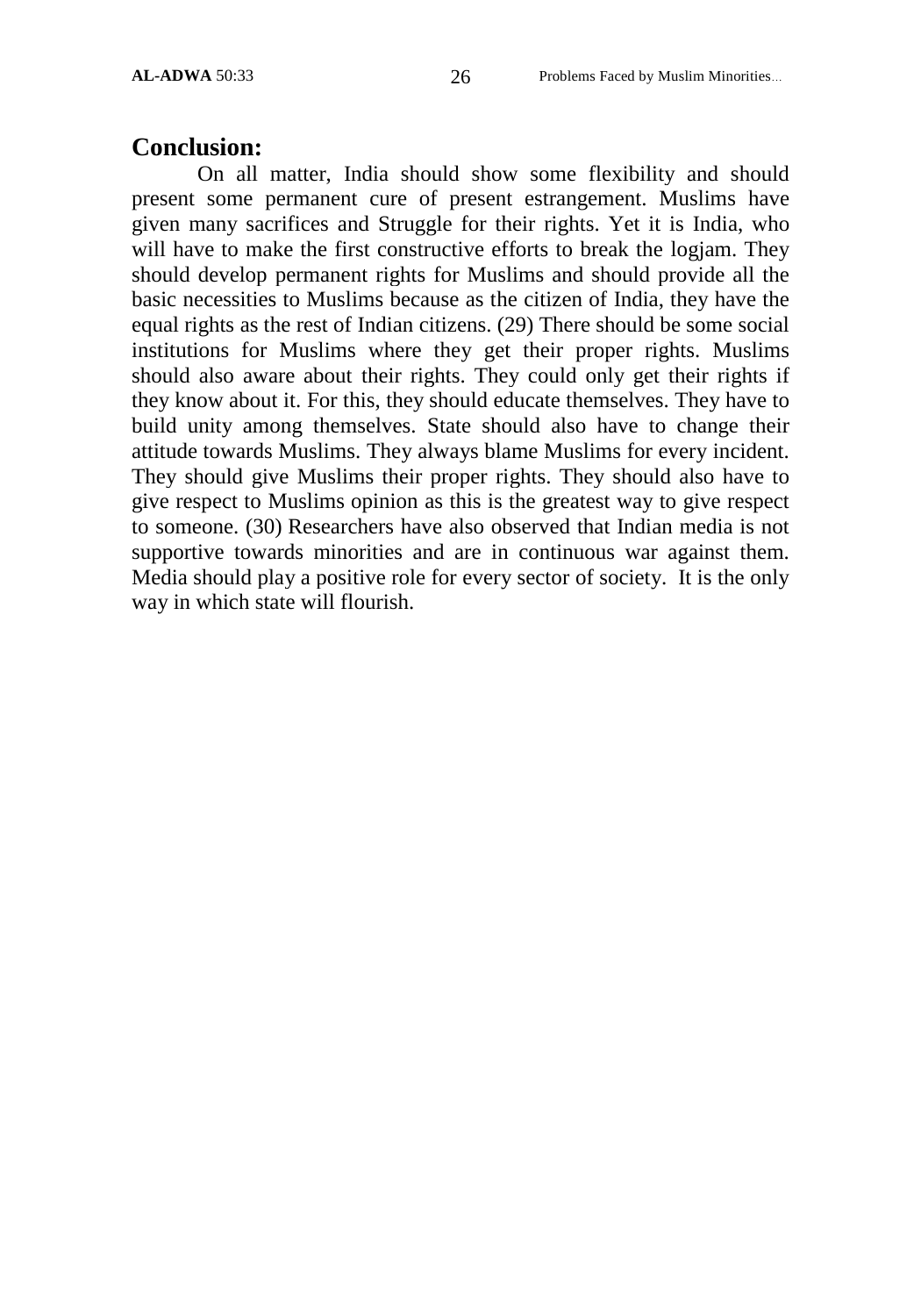## References

- (1) jabeen, nazia. 2017. "religious minorities in india." march 3.
- (2) Sahu, Biswamitra. 2010. "Religion, minority status and reproductive behaviour among Muslims and Hindus in India and." *University of Groningen.*
- (3) Borhan uddin khan, Muammad babubur Raman. 2012. "Protection of minorities : Regimes, Norms and issues in south asia ." *Cambridge Scolars* 1.
- (4) jabeen, nazia. 2017. "religious minorities in India." march 3.
- (5) kirmani, nida. aug 02, 2016. "how oppressed are muslims in india."
- (6) B.Mistry, Malika. 2005. "Muslims in India: A demographic and socioeconomic profile." *Journal of Muslim Minoirty Affairs* (Taylor Francis Online).
- (7) Anas, Omair. 2016. *Indian Muslims between Exclusion and Political Populism.* Mecca: AL-JAZEERA.
- (8) Majid, Abdul. 2015. "Indian Secularism and Religious Minorities in India." *South Asian Studies.*
- (9) Hussain, Altaf. 2017. "Islam in the 21st century: Challenges and opportunities for social work with Muslims." *Journal of religion and spirituality in social work.*
- (10) Narayan, Badri. 2012. *Babri Masjid issue led to caste-based politics.* Live.
- (11) Hussain, S.Abid. 1965. *The destiny of Indian Muslims .* London: Sage Journals.
- (12) 2017. *World Directory of Minorities and Indigenous Peoples.* Minority Rights Group International.
- (13) Narula, Manju. 2014. "Educational Development of Muslim Minority:." *Journal of Education and Research.*
- (14) Basant, Rakesh. 2012. "Education and Employment among Muslims in India - An Analysis of." *INDIAN INSTITUTE OF MANAGEMENT* 3.
- (15) Misra, Amalendu. 2015. "Violence against Indian Muslims who eat beef has hypocrisy at its heart." *the conversation* , october 23.
- (16) Kattarwala, Nafisa. n.d. " Portrayal Of Islam In Indian Mass Media."
- (17) Bhowmick, Nilanjana. 29 june 2017. *MODI'S PARTY STOKES ANTI-MUSLIM VIOLENCE IN INDIA, REPORT SAYS.* south china morning post.
- (18) dua, pranav. n.d. "Essay on Problems of Minorities in India." *share your essays.*
- (19) Harriss-Wite, Barbara. n.d. "India Religious Pluralism and its Implication for Economy." *QE Working Paper.*